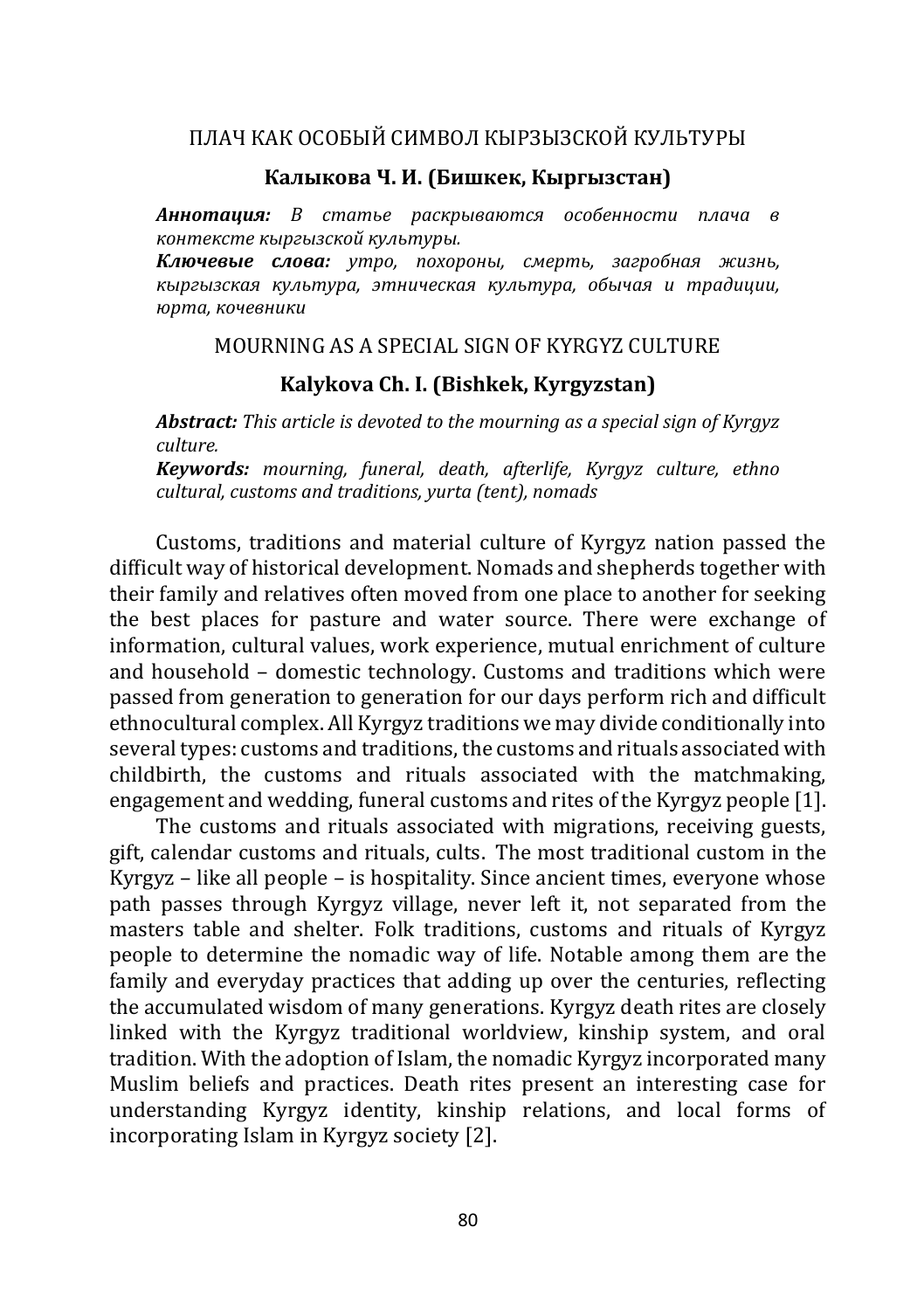Almost all the funeral customs of the Kirghiz been heavily influenced by pre-Islamic or Islamic traditions. It is obligatory rituals with cutting horse or a cow on the day of death, by money, animals, matter present at the funeral. The most significant part of the funeral rites – respect for the dead. In the dying state of every person leaves a will, which is performed as desired by the deceased. When the dying young man, through the upper frame of the yurt exhibited a pole with a red flag, if the middle-aged man - a black flag, if the dying old man, it exhibited a white flag. It was a ritual sign for arriving at the funeral guests. A contemporary Kyrgyz funeral involves essential Muslim death rites such as washing of the deceased's body and wrapping it in a white shroud (kepin), the performance of the janaza prayer by an imam or mullah, digging the grave with two compartments and placing the body in it with its head facing the direction of Mecca, and dedication of Quranic recitations to the spirit of the deceased. People stop crying and singing laments when the Quran is recited, an act of respect for the Quran. These adopted Muslim funeral practices however, do not fully replace pre-existing nomadic death rites which include: erecting a yurt for the funeral and keeping the body unburied for more than 24 hours; sacrificing animals and serving food to people; women's lament songs and men's loud crying; displaying sets of new clothes inside the yurt and distributing them to those who wash the body; livestock or monetary contributions by kinsmen and in-laws to the deceased's family; hosting groups of special guests in the neighboring houses by killing sheep; and offering periodic memorial feasts. Although the Kyrgyz gave up their nomadic way of life about a century ago and no longer live in yurts, the yurt remains a key marker of cultural identity and is used for special occasions, including funerals [3].

All important funeral rituals and customs take place inside and outside the yurt. Kyrgyz keep their dead for a day or two before the burial to allow for various rituals and the arrival of relatives. Mourning etiquette differs for men and women and also from region to region. In the Aksy and Talas regions for example, men sit outside the yurt and cry loudly in a standing position facing the wall of the yurt where the body lies inside. Women sing lamentations in a sitting position inside the yurt facing the wall of the yurt where the deceased's body is placed, and this ritual (koshok koshuu) is an essential aspect of Kyrgyz death rites. Kyrgyz scholars believe that koshok is one of the oldest genres in Central Asian oral literature and that many Kyrgyz heroic epic songs like Manas grew out of koshoks. Like epic songs, which usually narrate the life story of the main hero and glorify his deeds, koshoks sung for well-known historical personalities such as rulers (khans), tribal leaders (biys), and heroes (baatyrs) have also turned into epic songs. When well-known people died, aqyns and professional lamenters (koshokchus)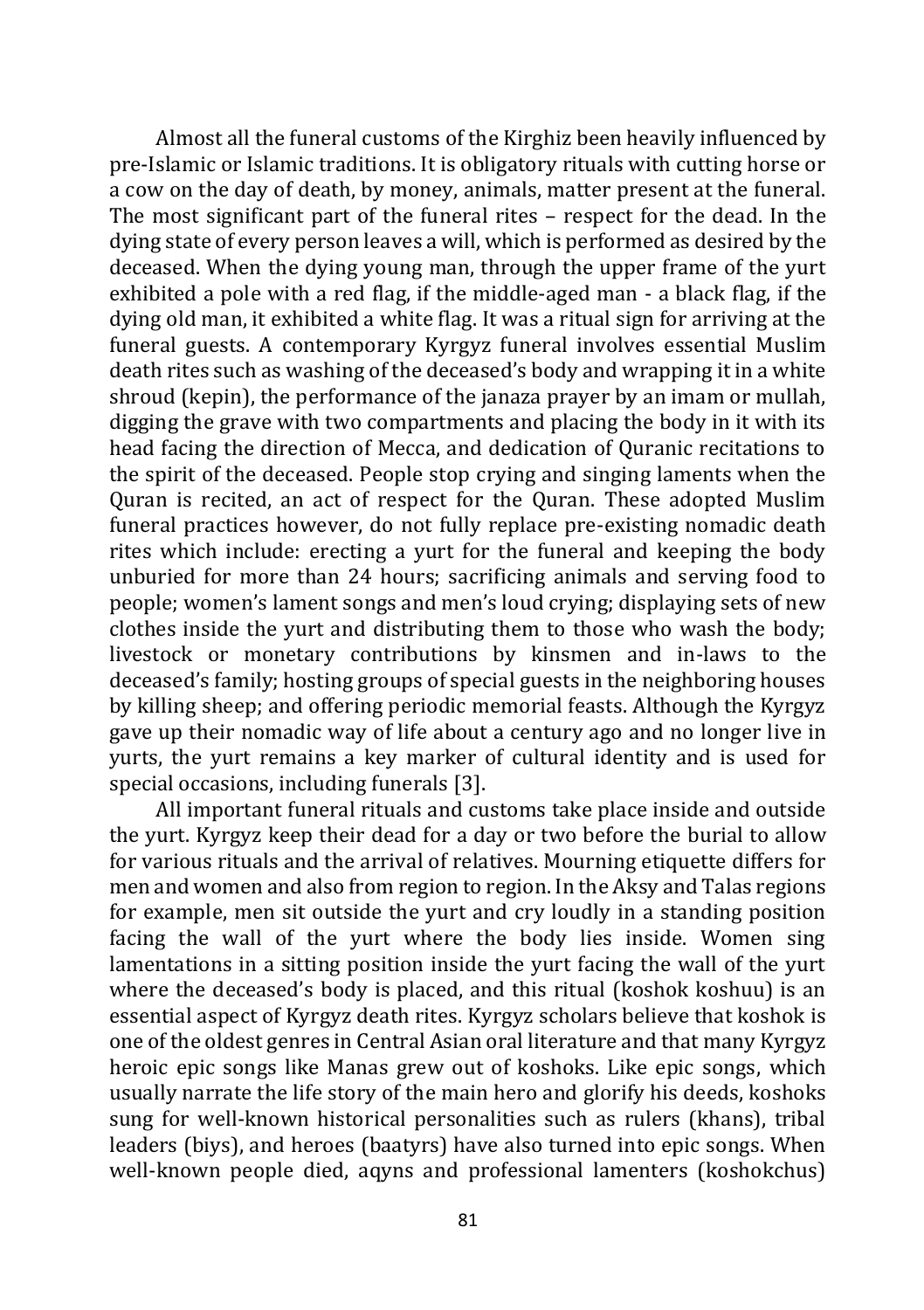were invited to sing a koshok. With the incorporation of Islamic beliefs Muslim expressions have been added and used as traditional opening and closing lines. For example, the lamenter might express Muslim faith in God and describe reciting the Quran for the deceased's spirit as the most righteous response to the death of a loved one. While some Muslim clergy discourage women from singing koshok on the grounds that it violates Shariat's law, the ritual of singing koshok still remains a broadly used and effective palliative that brings consolation and solace. Most Kyrgyz cannot imagine a funeral without an animal sacrifice and eating food. Animal sacrifice honors the deceased's spirit and provides food to people and mourners who in turn dedicate Quranic recitations to the deceased's spirit and express condolences. There is also a belief that the deceased man will ride a horse in the other world. While funeral feasts may be expensive, in villages people continue to foster the idea of mutual help and rely on kinship support and values when holding major life cycle celebrations, or as people say at «good and bad times». People reinforce kin ship ties by attending major family celebrations, exchanging gifts of clothes, and adding contributions in livestock or money (koshumcha) [4].

Funeral and mourning rites are marked over time with the celebration of memorial feasts. Ash is the final major memorial feast offered in honor of the deceased person and brings closure to both the deceased's spirit and the mourning family. The Kyrgyz of the Aksy region practice an old ritual called ochok komuu where male relatives turn the large ochok where the meat is cooked upside down and standing around the fire cry out loud, then dedicate a recitation from the Quran to the spirit of the deceased. Women sing their last koshok and through the ceremony of ak kiydi change their mourning clothes to brighter colors. Sweets are placed on the hem of new colorful dresses which are offered to other women who bless and wish them a long and happy life. The old mourning clothes of women are burned, an act which signifies the end of the mourning period and resuming of a normal life. With the revival of Islam in post-Soviet Kyrgyzstan there are discussions and disputes about Kyrgyz beliefs and customs (salt) which sometimes are seen to contradict Islamic practice. For example, some Muslims criticize the central role of women in lamentation, the delay of burial until all relatives have arrived or the animal sacrifice and feasting that accompanies both funerals and subsequent mourning feasts. However, most rituals successfully incorporate both traditional nomadic and Islamic components. Regardless of the outcome of these discussions, traditional Kyrgyz rituals have survived and it is in their enduring practice that Kyrgyz cultural heritage continues to adapt and survive.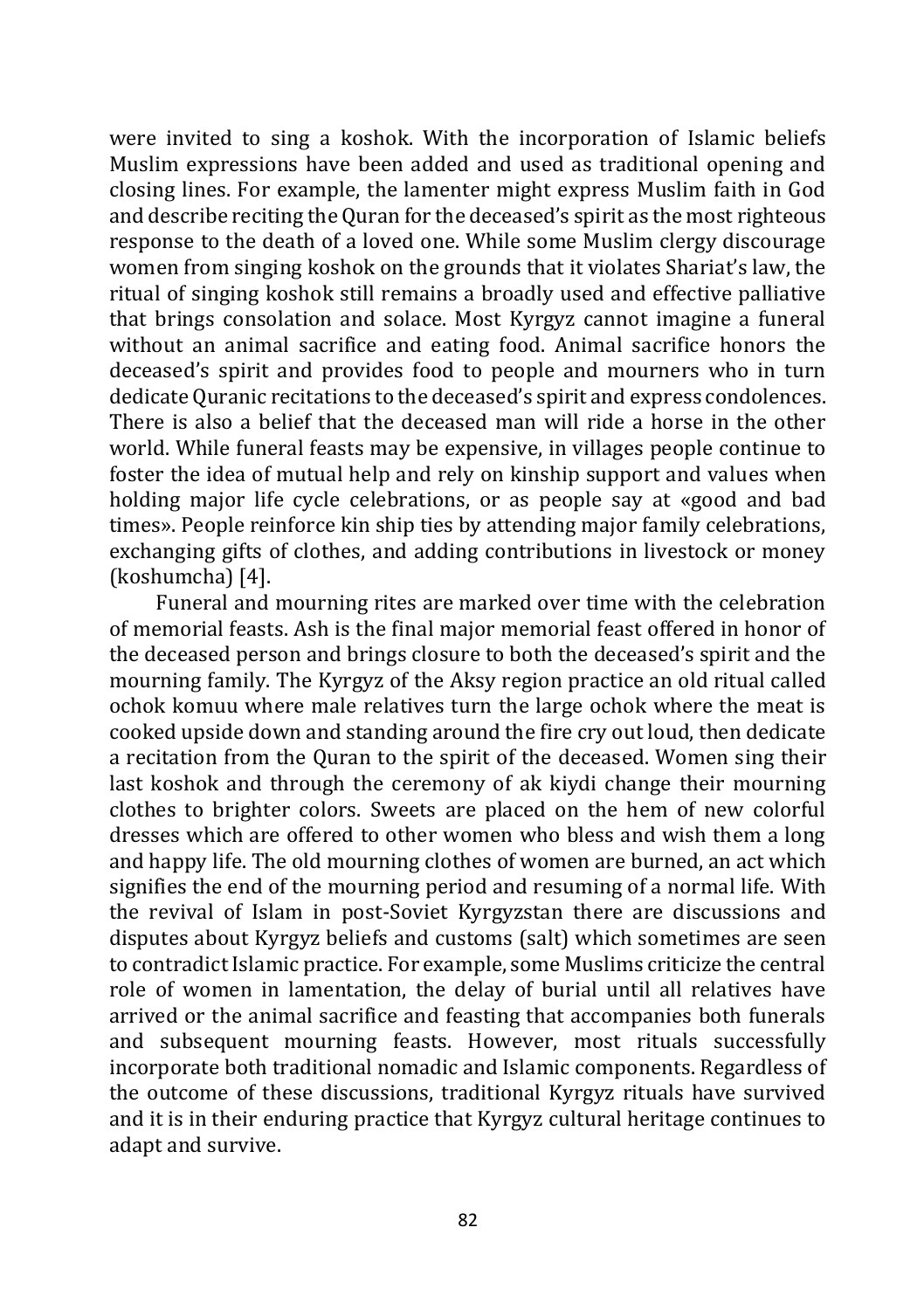In the tent, where was the body of the deceased, could only be female. If the husband died, the wife untwist hair, scratched her face and wailed loudly. All the women in the tent sat face to the wall and wailing loudly. Wife of the deceased only in the seventh or fortieth day allows you to collect hair.

Cycle seeing off the deceased on his last journey consisted of several stages: the funeral rites – notification of death of the deceased husband's image, dressing in sackcloth, weeping, and the location of reception guests, washing of corpse, wrapping a corpse in a shroud, farewell, funeral, rites after funeral – general crying returning from the graves of people, distribution of clothes and personal belongings of the deceased. And if a woman dies, then handed out small-sized (50x50 cm) sections of tissue, and a memorial common meal. Memorial cycle consisted of three-day, seven-day, forty days and anniversaries. The final ceremony ends with the mourning for the dead.

With respect to the dead and ancestors existed a number of cults, the basis of which was animistic representations originating from the idea of the actual existence of the spirits of the dead and ancestors. It was believed that the spirits of ancestors patronize surviving relatives. Funeral meals must eat up to the end, because they believed that the spirits will be fed and satisfied from the meal, arranged in their honor. There was an idea that the spirits of the dead eat the smell of meat or bacon, from time to time for the family and relatives staged funeral meal.

In the funereal and commemorative ceremonies Kyrgyz manifest the best, the noble features of the people: compassion, the general state of mourning. All the relatives of clear and timely perform their functions: someone was responsible for warning someone for the reception and location of visitors, some for cooking, etc., the overall direction was carried out by the Council of the closest relatives of the deceased. Provided with full order and the safety of the participants of the funeral process. During the funeral manifested the best qualities of the person, ability to work cohesively in a group, obediently followed the instructions of senior, there were special tact and propriety in the relationship. If there were any arguments, the decisions they were left to after funeral time. The manifestation of bad temper, arrogance, conflict, indifference to the events was considered an act of disrespect to the memory of the deceased, such person immediately suspended from the funeral. At the funeral were required to attend all family members, wherever they are. It was a tribute to the memory of the deceased. No cause could justify the absence of any of the relatives of the deceased.

The burden of funeral expenses falls on relatives and relatives, as well as matchmakers. Each group of participants brought with them a mandatory basis a certain number of cattle. As a result of the family of the deceased is not deteriorated [5].